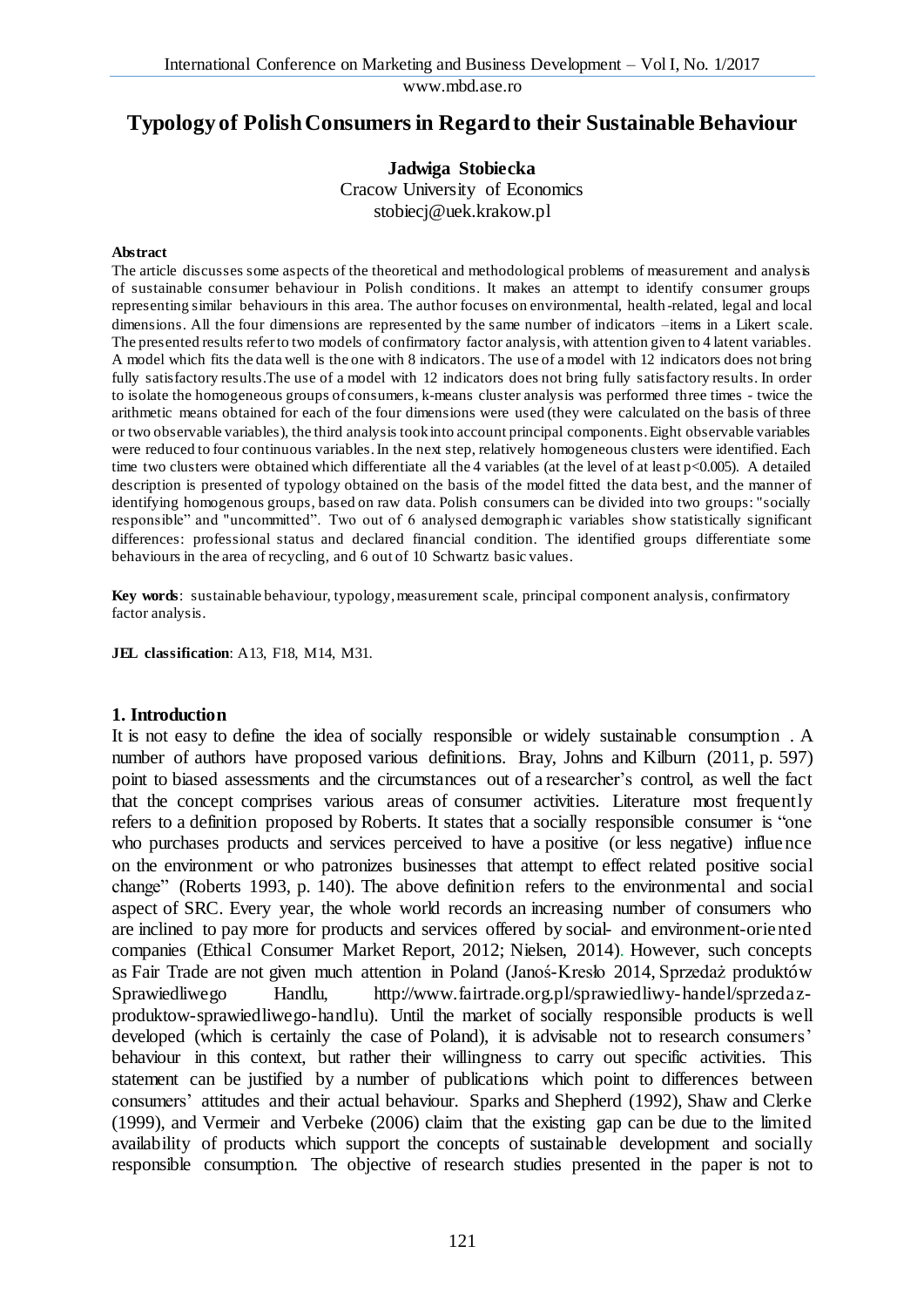develop an original scale for measuring behaviour, but to present a typology of Polish consumers, based on solutions proposed by other authors, and to discuss the theoretical and methodological aspects of measuring and analysing socially responsible consumer behaviour in the Polish environment.

#### **2. Measuring tools proposed in literature for analysing socially responsible behaviour**

Measuring tools presented in literature for analysing responsible consumption behaviour comprise various issues. A good understanding of this area can be gained by analysing measurement scales and particular indicators presented in literature. Roberts was the first researcher to propose a broad ethical perspective (1993, 1995, 1996), identifying two factors. He referred to the first one as ecologically conscious consumer behaviour (ECCB), and the second one - socially conscious consumer behaviour (SCCB) (Roberts, 1995, p. 104; 1996, p. 223). He developed a scale which originally comprised 40 items, and later reduced to 18 items. Some of the items lost their validity in the course of time, but the proposed scale is still a starting point for research on socially responsible consumer behaviour.

Webb, Mohr and Harris (2008, p. 94) propose a three-dimensional solution. The recommended Socially Responsible Purchase and Disposal (SRPD) scale comprises the following: (1) purchasing based on firms' corporate social responsibility (CSR) performance, (2) recycling; and (3) avoidance and use reduction of products based on their environmental impact.

Most authors propose five-dimensional scales. The structure proposed by Francois-Lecompte includes such factors as (1) the firm's behaviour; (2) buying cause-related products; (3) the desire to help small businesses; (4) taking account of the geographical origin of products; (5) reducing the volume of consumption, which is confirmed by Gonzales et al. (2009, p. 32). Samavatyan et al. (2014, p. 85) present tool referred to as Consumers' Social Responsibility Index (CSRI), which comprises the following factors: environmental, health, cultural-national, legal and ethical**.** Sudbury-Riley and Kohlbacher (2016, p. 2704) developed a tool referred to as the Ethically Minded Consumer Behaviour (EMCB) scale. They focus on the following factors: (1) ECOBAY (the choice of ecological products); (2) ECOBOYCOTT (the rejection to purchase products for ecological reasons); (3) RECYCLE (the purchase of products is related to recycling), (4) CSRBOYCOTT (the rejection to purchase products for social reasons), and (5) PAYMORE (the willingness to pay a higher price for ethical products).

One of the most extensive scales is proposed by Durif et al. (2011, p. 215). They consider 8 dimensions: (1) citizenship behaviour; (2) behaviour focused on the environment protection; (3) recycling behaviour; (4) composting behaviour; (5) local consumption behaviour; (6) behaviour with respect to animal protection; (7) de-consumption behaviour; (8) sustainable transport behaviour.

An in-depth analysis of the above presented scales leads to the following conclusions:

- 1) authors use different terms to name the same areas;
- 2) the particular dimensions (latent variables) are described by a different number of [observable](https://en.wikipedia.org/wiki/Observable_variable) variables; sometimes factor loadings are so low that attributing a given item to a specific dimension is not justified;
- 3) satisfactory solutions (when the data fit the model well) are achieved in those cases in which one dimension is described by 2-3 items (Gonzales et al., 2009; Sudbury-Riley and Kohlbacher, 2016);
- 4) adopted measuring tools should take into account the specific conditions in which consumer make their purchases (their [knowledge](https://www.diki.pl/slownik-angielskiego?q=knowledge) and market maturity).

#### **3. Methodology**

The designing of a scale for measuring Polish consumers' socially responsible behaviour gives consideration to a wide spectrum of issues discussed by various authors. Six aspects are taken into account: environmental, health, legal, [cultural,](https://www.diki.pl/slownik-angielskiego?q=cultural) local, and ethical. The scale included in the questionnaire contains 30 indicators (observable variables) – the items of a Likert scale. Each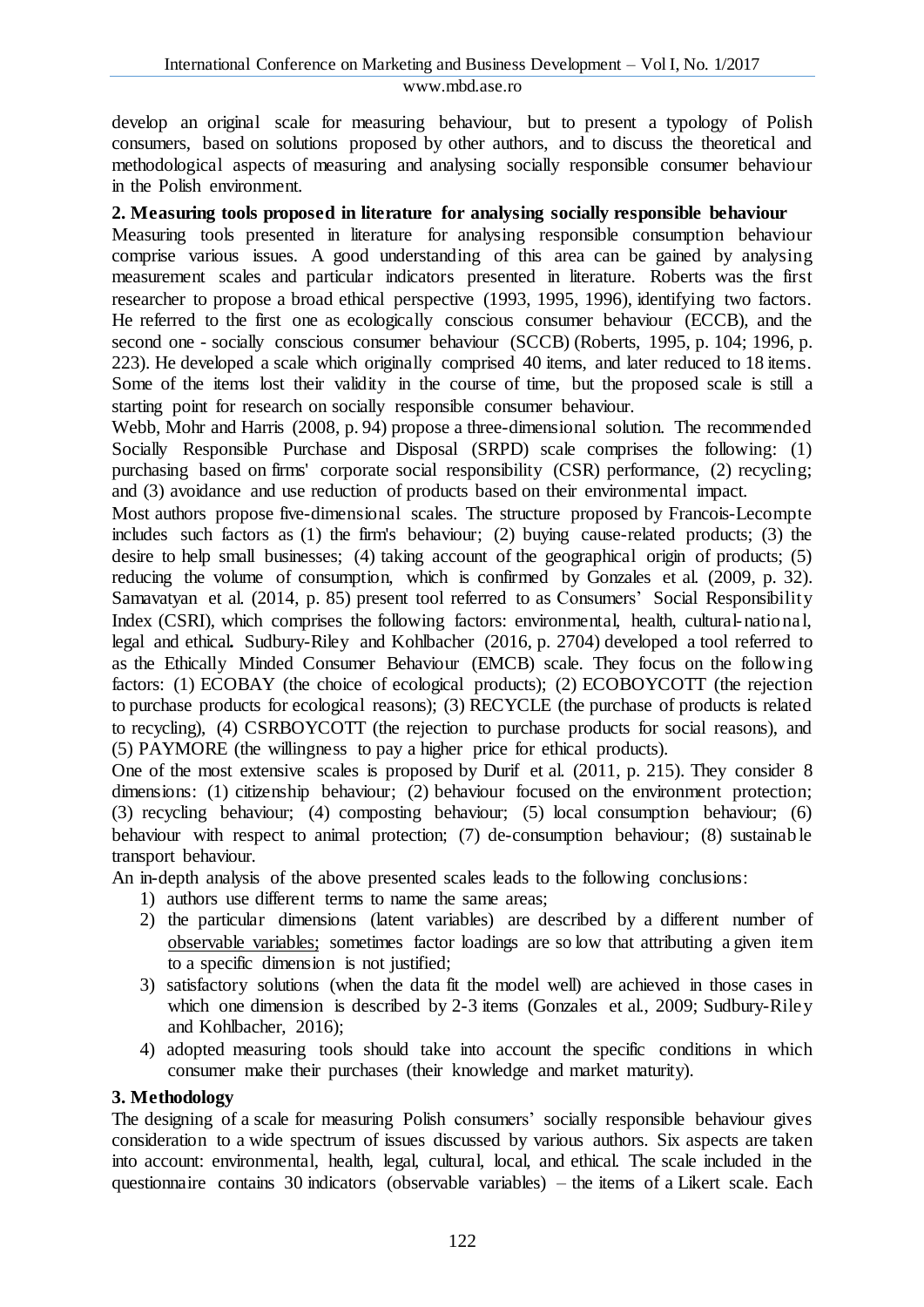aspect describes five items. The particular items are assessed by respondents in a 7-point scale – ranging from "totally agree" to "totally disagree", with a point in the middle "hard to say". The survey was conducted in the second half of 2016 in the voivodeship of Małopolska with the use of **direct [survey](https://www.diki.pl/slownik-angielskiego?q=direct+survey) method**. It was based on **quota [sampling,](https://www.diki.pl/slownik-angielskiego?q=quota+sampling)** with consideration given to gender (two categories) and age (three categories), and the data published by Urząd Statystyczny w Krakowie (2015, p. 99). The below presented analyses are based on 202 responses.

The questionnaire considers 4 demographic variables and 8 variables related to recycling behaviour. The inclusion of the *Schwartz* Value Survey (*SVS*) in the study (Schwartz, 2012) allowed for identifying the values which have an impact of respondents' lives. The importance of each of the 10 base values is assessed in a 10-point scale.

The analysis comprises the following stages:

- 1) preliminary analysis of the original scale and determination of the number of dimensions for adequate analysis;
- 2) assessment of the factorial validity and reliability of particular variants of the scale;
- 3) selection of an appropriate factor model on the basis of relevant criteria;
- 4) identification of homogenous groups in terms of socially responsible behaviour based on various methodological approaches;
- 5) presentation of the typology of Polish consumers based on the model which fits the data well.

A preliminary analysis indicates that two dimensions (cultural and ethical) pose difficulties to respondents. It is confirmed by a large number of answers "hard to say" to some questions, as well as a low correlation, as compared with other dimensions, between scale items. For this reason, the typology of consumers takes account of the four remaining dimensions. Simultaneously, a principal component analysis (PCA) carried out with a priori four factors revealed that all the planned scale items loaded only the health, legal and local dimensions. In the case of the environmental dimension it is possible to identify only 3 observable variables, on which factor loadings exceed 0.6. Therefore, the first of the tested models comprises a set of 12 items presented in Table 1. Thus, all the latent variables are represented in the same way.

| Dimension     | Scale item                                                                                                                                       | Item symbol    |  |
|---------------|--------------------------------------------------------------------------------------------------------------------------------------------------|----------------|--|
|               |                                                                                                                                                  | 3.             |  |
| Environmental | I try to buy products which do not destroy natural resources.                                                                                    |                |  |
|               | Making a choice between two similar products, I pick the one that can be<br>recycled.                                                            | X <sub>2</sub> |  |
|               | I get acquainted with the impact of purchased products on the<br>environment, and I choose safer products.                                       | X3             |  |
| Health        | I try to purchase products which do not contain conservatives, additives<br>and artificial dyes, or those with a low content of such substances. | X <sub>4</sub> |  |
|               | When making a buying decision, I check and consider product ingredients<br>and standard labelling.                                               | X5             |  |
|               | I try to buy natural products, avoiding those based on chemicals.                                                                                | X <sub>6</sub> |  |
| Legal         | I do not buy illegally imported (smuggled) products.                                                                                             | X7             |  |
|               | Reporting the cases of prohibited or smuggled products is a citizen's<br>obligation $-$ not whistle-blowing.                                     | X8             |  |
|               | I am concerned about the losses incurred by my country as a result of the<br>sales of fake or smuggled goods.                                    | X9             |  |
| Local         | I buy handicraft (handmade) products to observe traditions and prevent the<br>disappearance of some professions.                                 | $X_{10}$       |  |
|               | I buy goods in a bazar to support small manufacturers.                                                                                           | $X_{11}$       |  |
|               | I try to buy locally manufactured products.                                                                                                      | $X_{12}$       |  |

*Table 1. Scale items showing socially responsible consumer behaviour, based on 4 dimensions*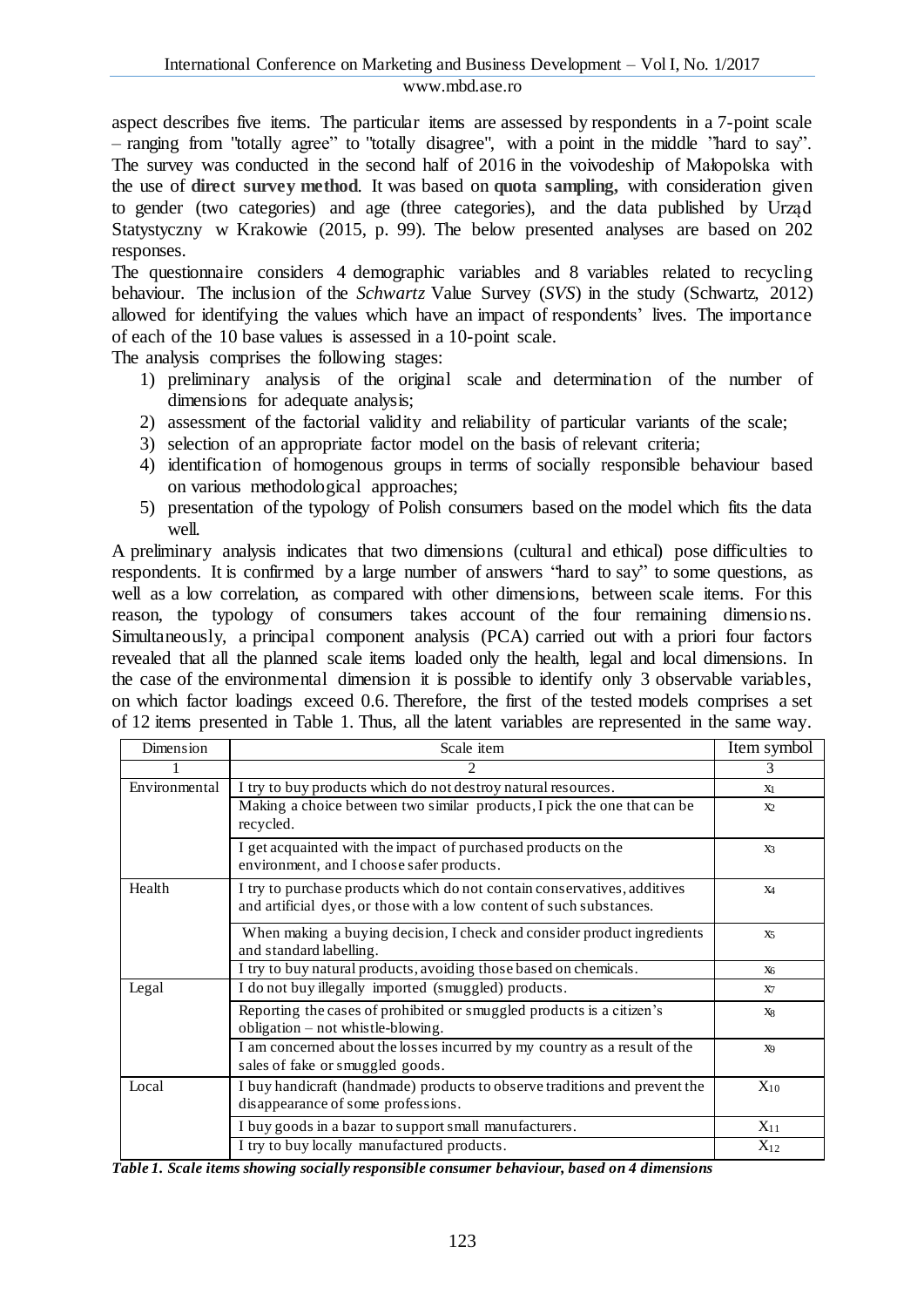Two models of confirmatory factor analysis are tested: model 1, containing 12 indicators (presented in Fig. 1), and model  $2 - a$  4-factor model with 8 indicators, recommended by Sudbury-Riley and Kohlbacher (2016, p. 2704). Model 2 does not take account of the last observable variable presented in Table 1 for the analysed aspect (indicators marked "x3, x6, x9, x12" are eliminated).



Figure 1. A model of confirmatory factor analysis for four latent variables and twelve indicators (model 1)

#### **4. Data Analysis and Discussion**

Firstly, the adequacy of the sample for the factor analysis was checked. Recommended measures for this purpose are KMO and Bartlett's Test of Sphericity. The world-over accepted value for KMO is over 0.6. The result of the Bartlett's Test of Sphericity must be less than 0.05. The values of KMO (0.798 for model 1 and 0.737 for model 2) and of the Bartlett's Test of Sphericity (p=0.000 for both models) justify the factor analysis. Table 2 presents the results of the analysis of reliability of particular dimensions of consumer social responsibility, indicating two measures: Dillon-Goldstein's (or Jӧreskog's) rho (composite reliability) and Cronbach's alpha (internal consistency). Additionally, the Table 2 presents the *average* inter*correlation* among the items – depending on the number of adopted scale items per one dimension**.**

The principal component analysis with varimax rotation allowed to confirm the theoretical factor structure of both models. Table 3 presents the obtained fit indices for the particular models of confirmatory factor analysis. High levels of fitness to data are confirmed, among others, by the following statistics: p>0.05 for Chi-square; Ch^2/df <2; RMSEA below 0.5; GFI and AGFI close to 0.95; and value 1 for Bentler-Bonett normed index and Bentler-Bonett nonnormed index (Rencher and Christensen, 2012, pp. 489-191). The data fitted the model 2 (taking account of two indicators for each latent variable) well, the model 1 (with 3 indicators) - reasonably. Correlation coefficients between legal and local dimensions turn out to be statistically insignificant. The highest correlation for model 2 is recorded for enveromental and health dimensions (0.650) and health and local dimensions (0.615).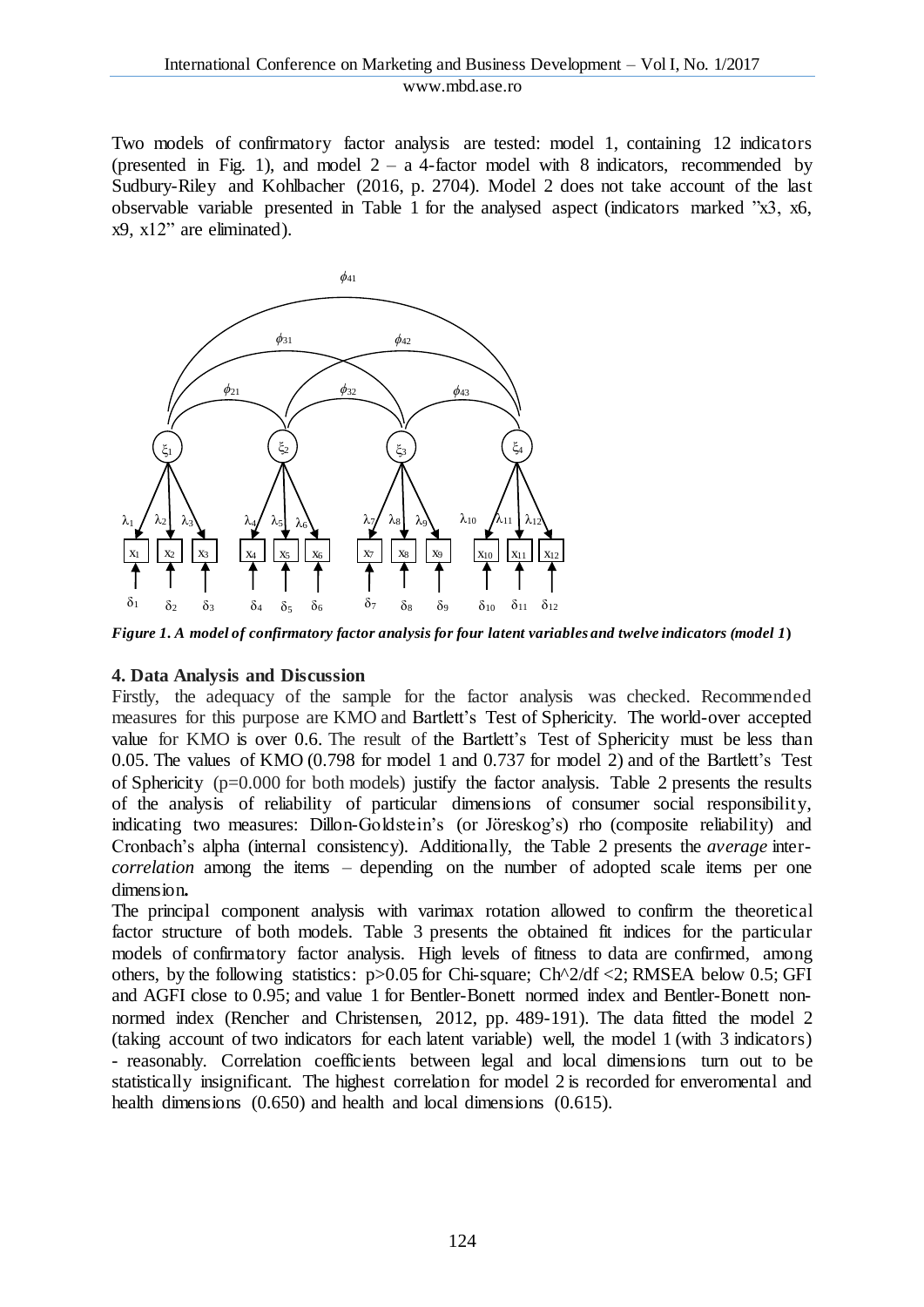| Number of                                 | <b>Statistical</b><br>characteristics of the<br>model       | Dimension     |        |        |        |
|-------------------------------------------|-------------------------------------------------------------|---------------|--------|--------|--------|
| indicators<br>describing one<br>dimension |                                                             | Environmental | Health | Legal  | Local  |
|                                           | $\overline{c}$                                              | 3             | 5      | 5      | 6      |
| Three                                     | <b>RHO</b>                                                  | 0.7753        | 0.8176 | 0.8055 | 0.7487 |
|                                           | Cronbach's alpha                                            | 0.7762        | 0.8000 | 0.7625 | 0.8257 |
|                                           | The average inter-<br>correlation among<br>the items        | 0.5403        | 0.5815 | 0.6196 | 0.6188 |
| Two                                       | <b>RHO</b>                                                  | 0.7597        | 0.8113 | 0.7751 | 0.8178 |
|                                           | Cronbach's alpha                                            | 0.7364        | 0.8107 | 0.7793 | 0.8127 |
|                                           | The average inter-<br><i>correlation</i> among<br>the items | 0.5841        | 0.6819 | 0.6402 | 0.6904 |

*Table 2. The reliability of consumer social responsibility dimensions considered in the analysis, depending on the number of indicators*

Convergent and discriminant validity is confirmed by relevant correlation matrices. Both types of validity are confirmed for model 2. In the case of model 1, the only doubt is aroused by the health dimension. The item marked in Table 1 as  $x_6$  has higher correlation with  $x_1$  (Pearson's correlation coefficient  $0.522$ ) from the environmental dimension than with  $x_4$  (Pearson's correlation coefficient 0.421), belonging to the same dimension.

|                                                          | Number of indicators describing one dimension |               |  |  |
|----------------------------------------------------------|-----------------------------------------------|---------------|--|--|
| <b>Specification</b>                                     | three (model 1)                               | two (model 2) |  |  |
|                                                          | 3                                             | 4             |  |  |
| $Chi^2$                                                  | 125.520                                       | 23.090        |  |  |
| df                                                       | 48                                            | 14            |  |  |
| p                                                        | 0.000                                         | 0.059         |  |  |
| $Chi^2/df$                                               | 2.62                                          | 1.65          |  |  |
| <b>RMSEA</b>                                             | 0.086                                         | 0.057         |  |  |
| GFI                                                      | 0.910                                         | 0.972         |  |  |
| <b>AGFI</b>                                              | 0.853                                         | 0.928         |  |  |
| Bentler-Bonett Normed Fit Index (NFI)                    | 0.886                                         | 0.963         |  |  |
| <i>Bentler-Bonett</i> Nonnormed Fit <i>Index</i> (BBNFI) | 0.897                                         | 0.969         |  |  |

*Table 3. Fit indices values of four-dimensional models with different numbers of observable variables*

The next step of the analysis aims to calculate average values for each dimension and model. It is justified by the high inter-correlation of theoretical dimensions (Table 1), as well as the recorded convergent and divergent validity. Using the new variables obtained in this way, the k-means cluster analysis was performed twice to achieve homogeneous groups with similar behaviors considered socially responsible. As few as two clusters bring [satisfying](https://www.diki.pl/slownik-angielskiego?q=satisfying) results. *Analysis of variance* indicates that new variables differentiate the obtained clusters at the level p=0.000001.

Groups representing relatively high values in the assessment of particular dimensions are referred to as Responsible, while those with much lower values - Uncommitted. In model 1, 41% of respondents are Responsible, and 59% - Uncommitted. In the case of interpretation based on model 2, Responsible respondents account for approx. 50% of the total number of respondents, while Uncommitted ones represent the other half. Additionally, an analysis is carried out – based on 8 observable variables (model  $2$ ) – of the principal components, which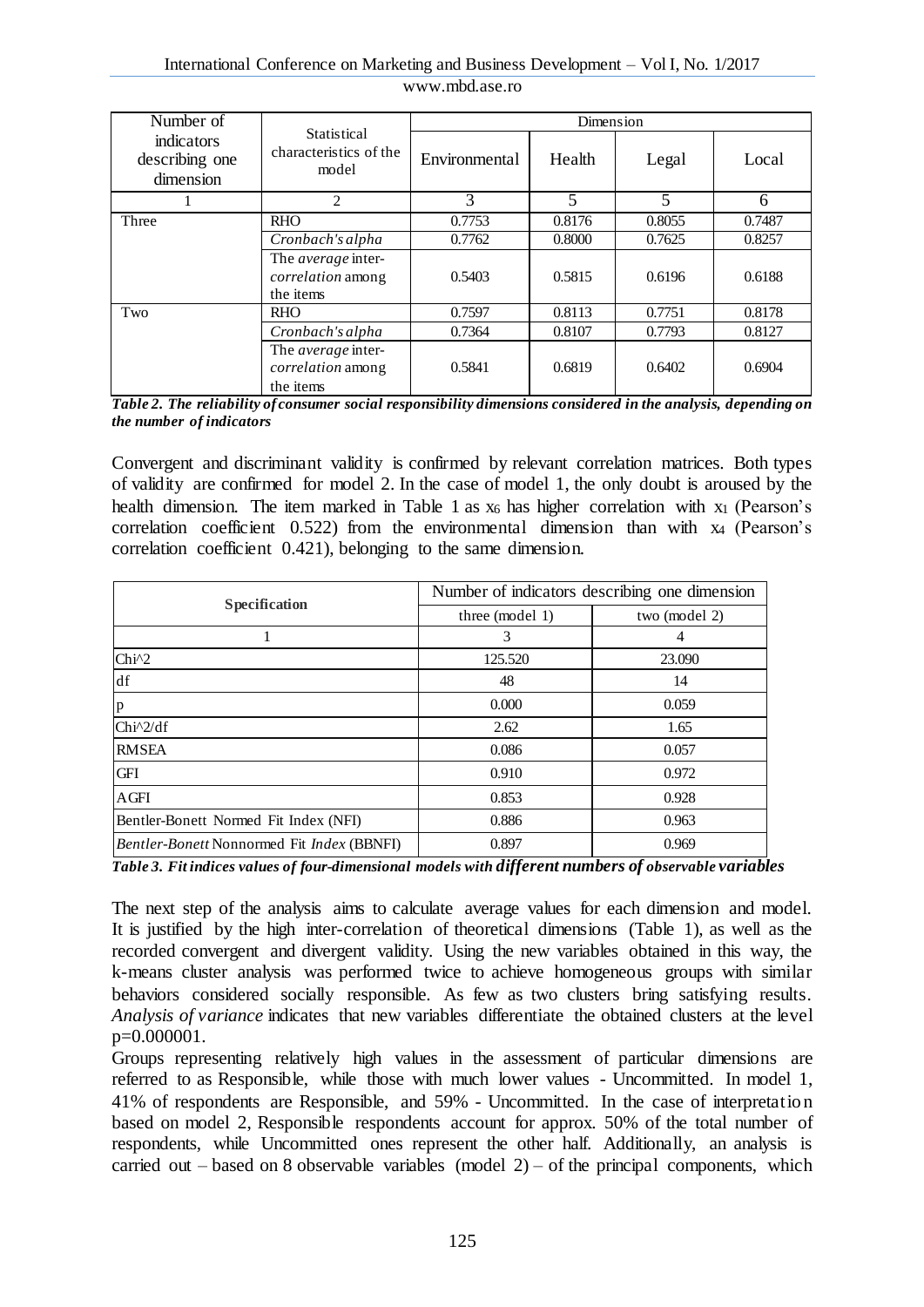identifies 4 factors (uncorrelated continuous variables) corresponding to the theoretical dimensions. All together explain 83.3% of the total variance, and the last of them 10.0%. Kmeans clustering analysis based on these factors also identifies two homogenous groups (the variables differentiate the obtained clusters at the level  $p=0.005$ ). In this case, Responsible consumers account for 62% of respondents (the remaining ones represent 38%). The charts of mean values for particular dimensions, based on raw data for the identified clusters, are presented in Fig. 2. The groups are marked in the following way:

- G1/3 first cluster identified on the basis of model 1 (Uncommitted);
- $-$  G2/3 second cluster identified on the basis of model 1 (Responsible);
- G1/2 first cluster identified on the basis of model 2 (Uncommitted);
- $-$  G2/2 second cluster identified on the basis of model 2 (Responsible);
- G1/PCA second cluster identified on the basis of continuous variables determined by an analysis of the principal components (two indicators for one dimension - Uncommitted);
- G2/PCA first cluster identified on the basis of continuous variables determined by an analysis of the principal components (two indicators for one dimension - Responsible).



*Figure 2. Charts of mean values calculated for the individual dimensions of socially responsible behaviour and each cluster*

An analysis of data presented in Fig. 2 indicates that similar charts corresponds to those cases in which cluster analysis is carried out on the basis of data collected in a similar way. The use of two or three indicators describing a single dimension for this studies is of no significance. Taking account of data obtained from the principal component analysis leads to different results, especially in the case of the legal dimension, which can be surprising. In future research studies this dimension will deserve special attention, especially in the Polish environment. The identification of the profiles of particular homogenous groups is facilitated by testing

hypotheses about the lack of association between cluster membership and selected profile variables with the use of a *chi*-*squared* test for independence. Four demographic variables are considered, and 8 variables related to recycling. Table 4 only shows the results that confirm the association between two categorical variables at the level of  $\alpha = 0.05$  in at least one of the analyzed cases.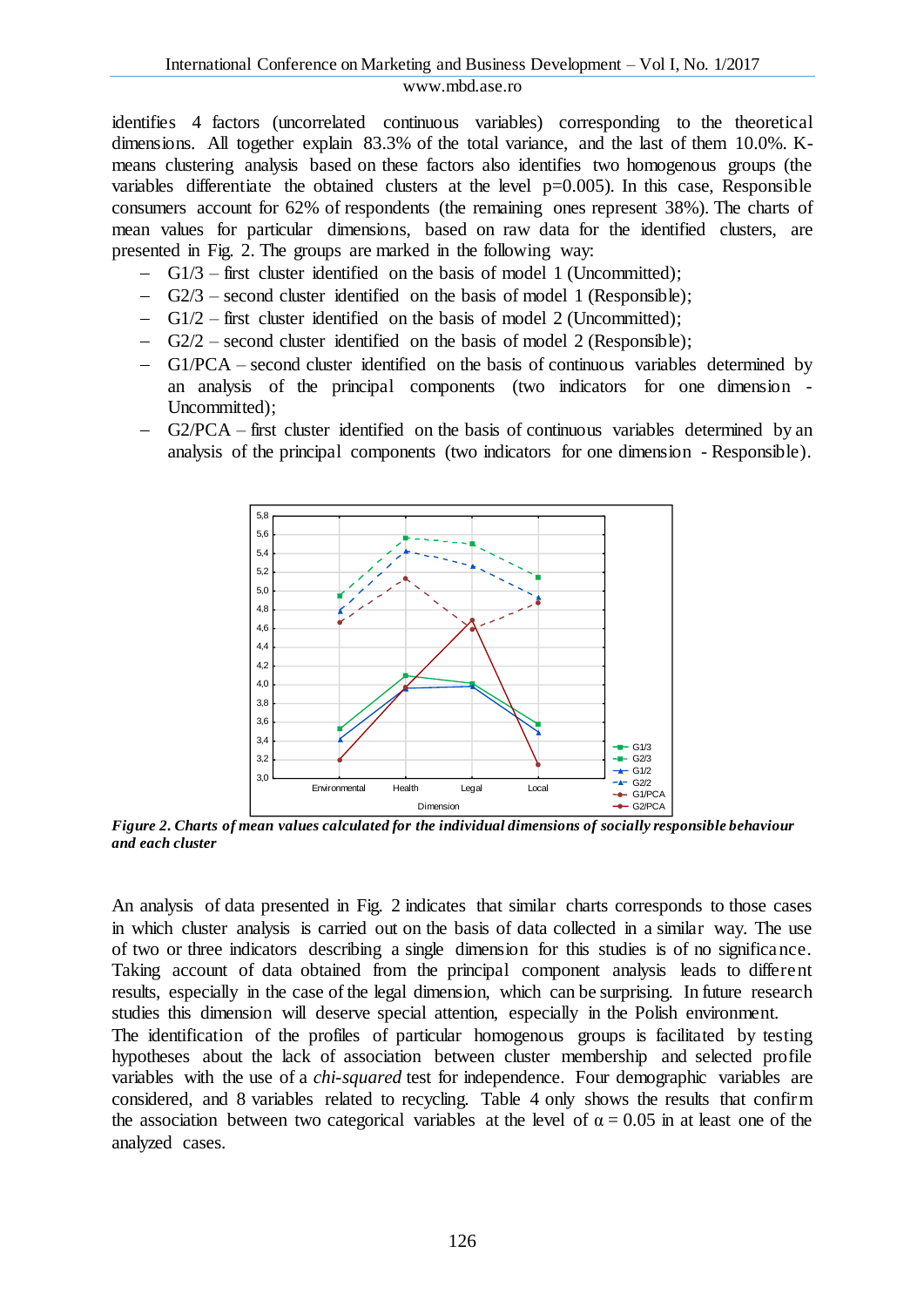|                                                 |       | Probability value for clusters obtained on the | basis of   |            |
|-------------------------------------------------|-------|------------------------------------------------|------------|------------|
|                                                 | Table |                                                |            |            |
| The tested null hypothesis about the lack of    |       | model 1                                        | model 2    |            |
| association between identified clusters and:    | size  | Average                                        | Average    | Artificial |
|                                                 |       | values on raw                                  | values on  | continuous |
|                                                 |       | data                                           | raw data   | data       |
|                                                 | 2     | 3                                              | 4          | 5.         |
| Gender                                          | 2x2   | $p=0.0006$                                     | $p=0.0923$ | $p=0.8922$ |
| Professional status                             | 2x3   | $p=0.0205$                                     | $p=0.0170$ | $p=0.0002$ |
| Declared financial condition                    | 2x2   | $p=0.9729$                                     | $p=0.0020$ | $p=0.0037$ |
| Participation in the recycling of plastics      | 2x3   | $p=0.0338$                                     | $p=0.0012$ | $p=0.2549$ |
| Participation in collecting plastic bottle tops | 2x3   | $p=0.0097$                                     | $p=0.0280$ | $p=0.9776$ |
| Delivery of used equipment to recycling centres | 2x3   | $p=0.0002$                                     | $p=0.0033$ | $p=0.0003$ |
| The use of shopping bags made of fabric         | 2x3   | $p=0.0000$                                     | $p=0.0128$ | $p=0.0003$ |

*Table 4. Results of the verification of null hypotheses about the lack of* **association** *between cluster membership and selected profile variables*

In the case of clusters identified in model 1, statistically significant differences are recorded for 4 variables (table 4, row 3), including one demographic variable - gender. An analysis of clusters identified in model 2 (table 4, row 4) identifies 6 similar cases. Two of them refer to demographic variables: professional status and perceived financial condition. In the third case (clusters identified on the basis of continuous variables obtained from the analysis of the principal components according to model 2, row 5) statistically significant differences are recorded for 4 variables, including two demographic variables – professional status and perceived financial condition.

The analysis also aims to describe those consumer values that differentiate the identified clusters. A t-test is carried out for independent groups. Null hypotheses about the lack of differences between relevant mean values are tested. The obtained results are presented in Table 5.

|                                        | Symbol of a Group* |             |                |             |             |             |
|----------------------------------------|--------------------|-------------|----------------|-------------|-------------|-------------|
| The basic                              | GI/3               | G2/3        | GI/2           | G2/2        | G1/PCA      | G2/PCA      |
| Schwartz values                        | Uncommitted        | Responsible | Uncommitted    | Responsible | Uncommitted | Responsible |
|                                        | $N=119$            | $N=83$      | $N = 100$      | $N = 102$   | $N=76$      | $N=126$     |
|                                        | 2                  | 3           | $\overline{4}$ | 5           | 6           | 7           |
| Benevolence                            | 8.68               | 9.34        | 8.83           | 9.07        | 9.13        | 8.84        |
| Universalism                           | 7.41               | 8.58        | 7.51           | 8.26        | 7.71        | 8.00        |
| Self-Direction                         | 7.84               | 8.77        | 8.00           | 8.44        | 8.13        | 8.28        |
| Stimulation                            | 6.26               | 6.41        | 6.17           | 6.47        | 5.61        | 6.75        |
| Hedonism                               | 6.23               | 6.27        | 6.22           | 6.26        | 5.67        | 6.59        |
| Achievement                            | 7.82               | 7.55        | 7.76           | 7.66        | 7.72        | 7.70        |
| Power                                  | 5.40               | 4.73        | 5.48           | 4.78        | 5.09        | 5.15        |
| Security                               | 8.53               | 9.17        | 8.82           | 8.76        | 8.91        | 8.72        |
| Conformity                             | 7.61               | 8.53        | 7.47           | 8.50        | 7.59        | 8.23        |
| Tradition                              | 6.45               | 7.77        | 6.53           | 7.45        | 6.64        | 7.21        |
| * Markings of groups are as in Fig. 2. |                    |             |                |             |             |             |

*Table 5. Mean values obtained for basic Schwart values*

Statistically significant differences are marked. Results in rows 2-3, and 4-5 seem to be more logical than in the case of the use of PCA (rows 6-7).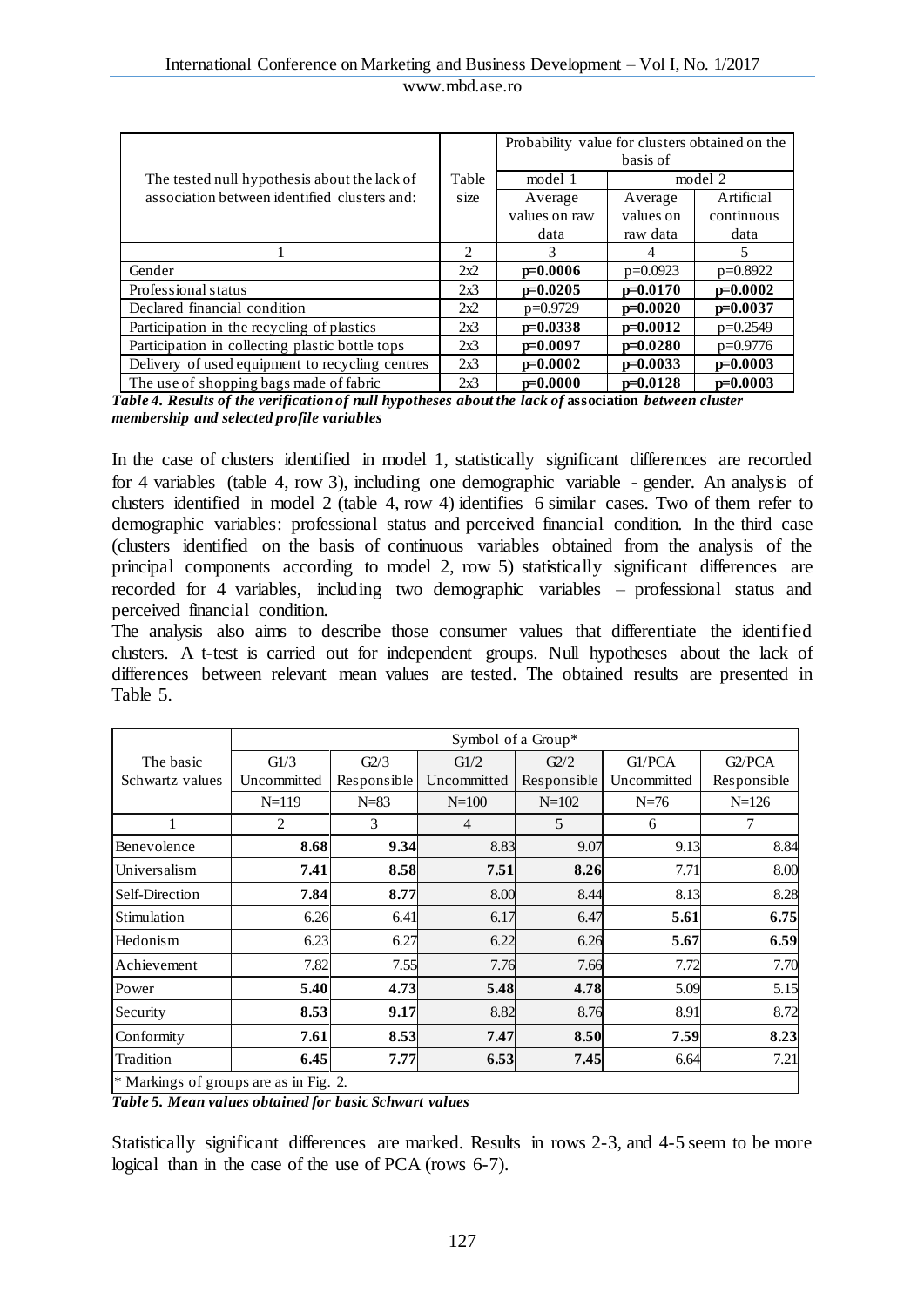The typology of Polish consumers is based on the model which fits the data best (model 2). Table 6 presents data characterising two types of Polish consumers: Responsible and Uncommitted. The group of socially responsible consumers is represented by approx. 67% of white collar workers. Unfortunately, the share of students in this group is low as compared with the group of Uncommitted consumers. Responsible consumers declare more frequently that their financial condition is good or very good (61% and 39%, respectively). 69% of the members of this group regularly recycle plastics. Responsible consumers (as a matter of principle) collect plastic bottle tops and deliver used equipment to recycling centres. Also, they carry their own shopping bags made of fabric (62%). The identified groups of consumers in the field of recycling are best characterized by the activities which they never engage in: Uncommitted consumers (29%) never collect bottle tops to raise funds for children with disabilities, they do not deliver used equipment to recycling centres (34%), and they do not use their own shopping bags made of fabric (34%).

| Profile variable                                | Group                                                      |                          |  |  |  |  |
|-------------------------------------------------|------------------------------------------------------------|--------------------------|--|--|--|--|
|                                                 | G1/2 - Uncommitted                                         | Group G2/2 - Responsible |  |  |  |  |
| <b>Professional status</b>                      |                                                            |                          |  |  |  |  |
| High school/college student                     | 31.46%                                                     | 16.49%                   |  |  |  |  |
| White collar worker                             | 47.19%                                                     | 67.01%                   |  |  |  |  |
| Blue collar worker                              | 21.35%                                                     | 16.49%                   |  |  |  |  |
| <b>Declared financial condition</b>             |                                                            |                          |  |  |  |  |
| Average                                         | 61.00%                                                     | 39.22%                   |  |  |  |  |
| Good or very good                               | 39.00%                                                     | 60.78%                   |  |  |  |  |
| <b>Recycling of plastics</b>                    |                                                            |                          |  |  |  |  |
| From time to time                               | 54.00%                                                     | 31,37%                   |  |  |  |  |
| Yes, always                                     | 46.00%                                                     | 68.63%                   |  |  |  |  |
| Collection of plastic bottle tops               |                                                            |                          |  |  |  |  |
| No                                              | 29.00%                                                     | 13.73%                   |  |  |  |  |
| Yes, from time to time                          | 28.00%                                                     | 31.37%                   |  |  |  |  |
| Yes, always                                     | 43.00%                                                     | 54.90%                   |  |  |  |  |
| Delivery of used equipment to recycling centres |                                                            |                          |  |  |  |  |
| No                                              | 34.00%                                                     | 13.73%                   |  |  |  |  |
| Yes, from time to time                          | 24.00%                                                     | 31.37%                   |  |  |  |  |
| Yes, always                                     | 42.00%                                                     | 54.90%                   |  |  |  |  |
| The use of shopping bags made of fabric         |                                                            |                          |  |  |  |  |
| N <sub>o</sub>                                  | 34.00%                                                     | 20.59%                   |  |  |  |  |
| Yes, from time to time                          | 33.00%                                                     | 26.47%                   |  |  |  |  |
| Yes, always<br>$-$<br>.                         | 37.93%<br>$\cdots$<br>$\mathbf{r}$<br>$\cdot$ $\cdot$<br>. | 62.07%                   |  |  |  |  |

*Table 6. Polish consumer profiles with regard to socially responsible behaviour*

Neither group of consumers is well-informed. 52% of Uncommitted consumers are not familiar with the concept of Fair Trade (48% of Responsible consumers). The Fair Trade label is recognised by 5% of Uncommitted and 15% of Responsible consumers.

## **Conclusions**

The paper aims to present a typology of Polish consumers with regard to their socially responsible behaviour. The adopted measuring scale comprises 4 narrowly defined dimensions: environmental, health, legal and local. The model which fits the data best is a basis for identifying two types of respondents: Responsible and Uncommitted. Responsible consumers are more active and inclined to make an effort. The fact that Responsible consumers are more concerned with other people's interests is also confirmed by their respect for such values as universalism, conformity and tradition, unlike power. Special attention should be given in the future to the legal aspect of the discussed issues (which turns out to be significant in the context of results of the principal component analysis) and ethical dimension. It is worth noting that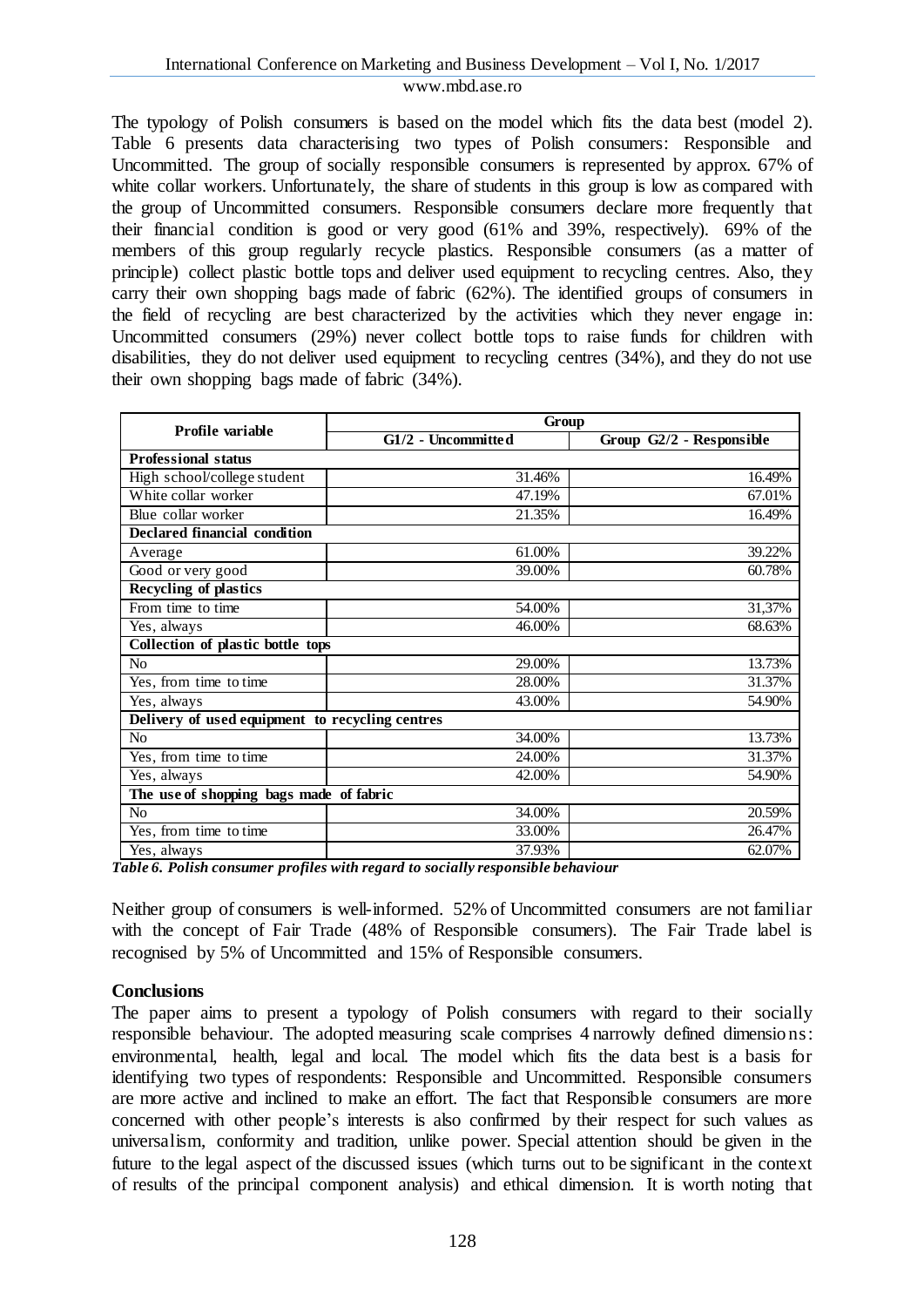scale items of the legal dimension focus on consumers' acceptance of the cases of law breaking. This information is of key significance to marketing managers, as well as social and consumer organizations and politicians. Undoubtedly, the deficiency of the presented data results from a small sample of respondents. Work in this area is continued, and it can be hoped that it will lead to a more detailed typology of Polish consumers and a better understanding of the factors which affect socially responsible decisions.

### **Acknowledgements**

This work was carried out with the aid of Polish Ministry of Science and Higher Education research grant No 028WZ-KAR/02/2017/S/7028.

## **References**

- BRAY J., JOHNS, N. & KILBURN, D. 2011. An Exploratory Study into the Factors Impeding Ethical Consumption. *Journal of Business Ethics*, 98(4), 597-618 (online).
- Nielsen, 2014. Doing Well by Doing Good: Increasingly, Consumers Care About Social Responsibility, but Does Concern Convert to Consumption. New York, NY: The Nielsen Co.
- DURIF, F., BOIVIN, C., RAJAOBELINA, L. & FRANÇOIS-LECOMPTE, A. 2011. Socially Responsible Consumers: Profile and Implications for Marketing Strategy. *International Review of Business Research Papers,* 7(6), 215-224.
- Ethical Consumer Markets Report, 2012, The Co-Operative. Available at: http://www.
- ethicalconsumer .org/portals/0/downloads/ethical-consumer-markets-report-2012, pdf . [Accessed on 16 May 2017].
- GONZALEZ, C., KORCHIA, M., MENUET, L. & URBAIN, C. 2009. How Do Socially Responsible Consumers Consider Consumption? An Approach with the Free Associations Method. *Recherche et Applications en Marketing*, 24(3), 25-41.
- JANOŚ- KRESŁO, M. 2014, Polacy o idei Sprawiedliwego Handlu (w świetle wyników badań). *Handel Wewnętrzny*, nr 3, 229-241.
- RENCHER, A., C. & CHRISTENSEN, W. F. 2012. Method of Multivariate Analysis. 3rd Edition, John Wiley & Sons, Inc., Hoboken, New Jersey.
- ROBERTS, J.A. 1993. Sex Differences in Socially Responsible Consumers' Behaviour. *Psychological Reports*, 73(1), 139-148.
- ROBERTS, J. A. 1995. Profiling Levels of Socially Responsible Consumer Behavior: A Cluster Analytic Approach and Its Implications for Marketing. *Journal of Marketing Theory and Practice*, 3 (4), 97-117.
- ROBERTS, J. A. 1996. Green Consumers in the 1990: Profile and Implications for Advertising. *Journal of Business Research*, 36(3), 217-231.
- SAMAVATYAN, H., FERESHTEH, A. & ZAREIE, S. 2014. Consumer Social Responsibility: Towards a Comprehensive Index. *OIDA International Journal of Sustainable Development,* 7, 81-92.
- SCHWARTZ, S. H. 2012. An Overview of the Schwartz Theory of Basic Values. *Online Readings in Psychology and Culture,* 2(1), 1-20. http://dx.doi.org/10.9707/2307- 0919.1116.
- SHAW, D. & CLARKE, I. 1999. Belief Formation in Ethical Consumer Groups: An Exploratory Study. *Marketing Intelligence & Planning*, 17(2), 109–19.
- SPARKS, P. & SHEPHERD, R. 1992, Self-identity and the Theory of Planned Behavior: Assessing the Role of Identification with Green Consumerism. *Social Psychology Quarterly*, 55(4), 388–399.
- Sprzedaż produktów Sprawiedliwego Handlu, http://www.fairtrade.org.pl/sprawiedliwyhandel/sprzedaz-produktow-sprawiedliwego-handlu. [Accessed on 16 May 2017]